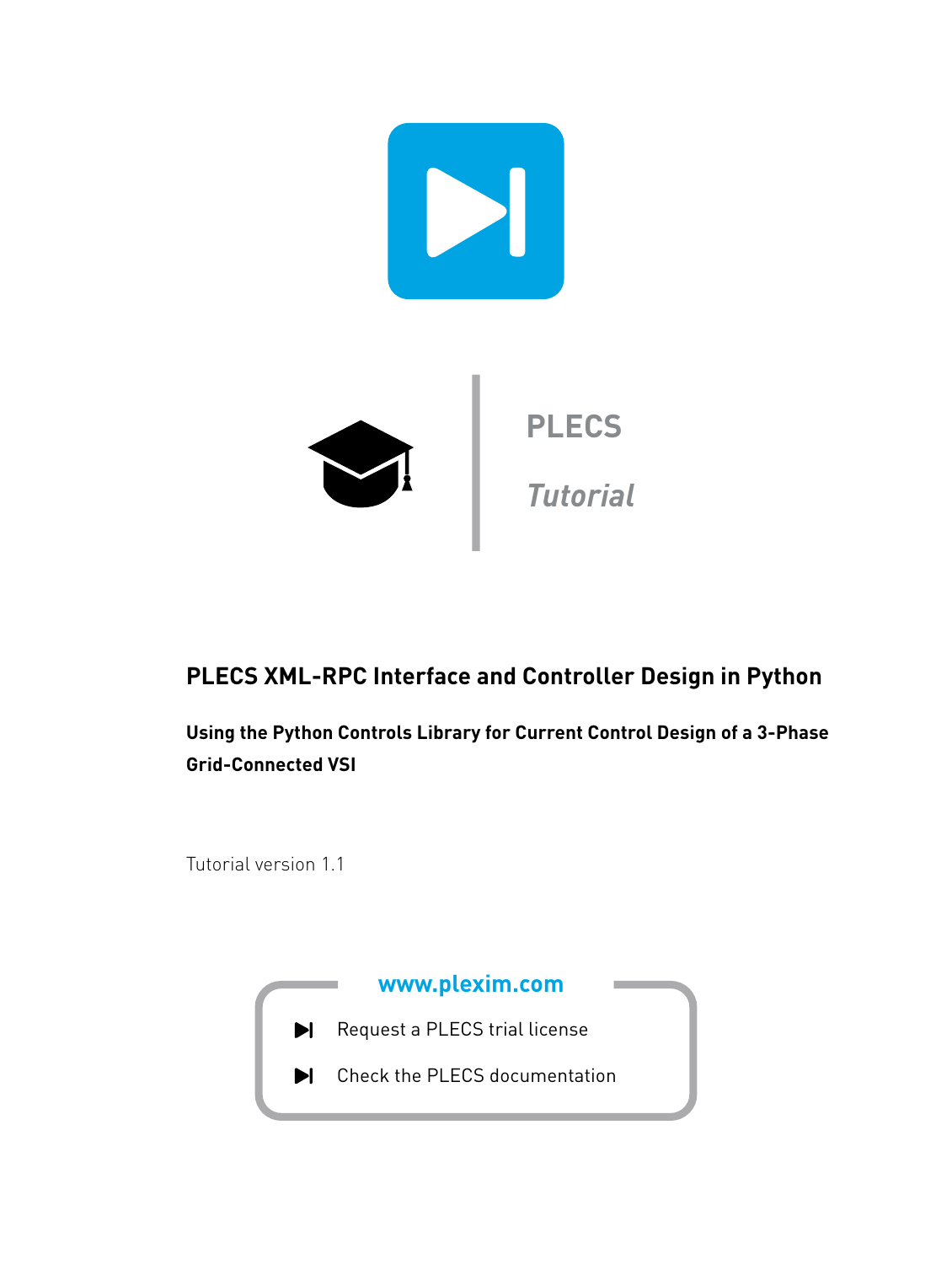# **1 Introduction**

The XML-RPC interface of PLECS Standalone allows you to send and receive data to and from PLECS Standalone using an external program. Many programming languages such as Python, Java, C++, or Ruby offer standard XML-RPC Libraries to set up an XML-RPC client. In this tutorial Python 3 is used to launch PLECS simulations and retrieve the simulation results to be post-processed. In this tutorial you will learn:

- how the XML-RPC interface is embedded into PLECS Standalone and the simulation flow.
- how to design a simple current control scheme using the Python Control System Library.
- how to use the XML-RPC interface to interact with PLECS (starting a simulation and reading back data).

Before you start this tutorial please make sure that you have the following files in your working directory that are included in the distribution:

- tutorial functions library.py
- xmlrpc controller design.plecs
- xmlrpc controller design 1.py
- xmlrpc controller design 2.py
- xmlrpc controller design.py

### **1.1 Python Environment**

The XML-RPC client library (xmlrpc.client) is shipped with Python 3 by default so that no additional software needs to be installed to establish a connection from Python to PLECS over XML-RPC. For this specific tutorial, additional libraries are required due to the additional focus on controller design. These libraries are:

- **os:** A module that provides a portable way of using operating system-dependent functionality. It is included by default in the Python 3 distribution.
- **matplotlib:** A plotting library for Python based on numpy.
- **control:** A package that implements basic operations for analysis and design of feedback control systems.
- **scipy.io:** A Scipy module to read data from and read data to a variety of file formats.
- **io:** A module that provides main facilities for dealing with various types of I/O.

The matplotlib and control libraries (which are not native Python 3 libraries) can be installed using the Python 3 package manager pip3

pip3 install matplotlib control

Please note that in this tutorial the tutorial functions library.py imports the mentioned libraries:

*import* matplotlib.pyplot as plt *import* control as ct *import* os *import* scipy.io as sio *import* io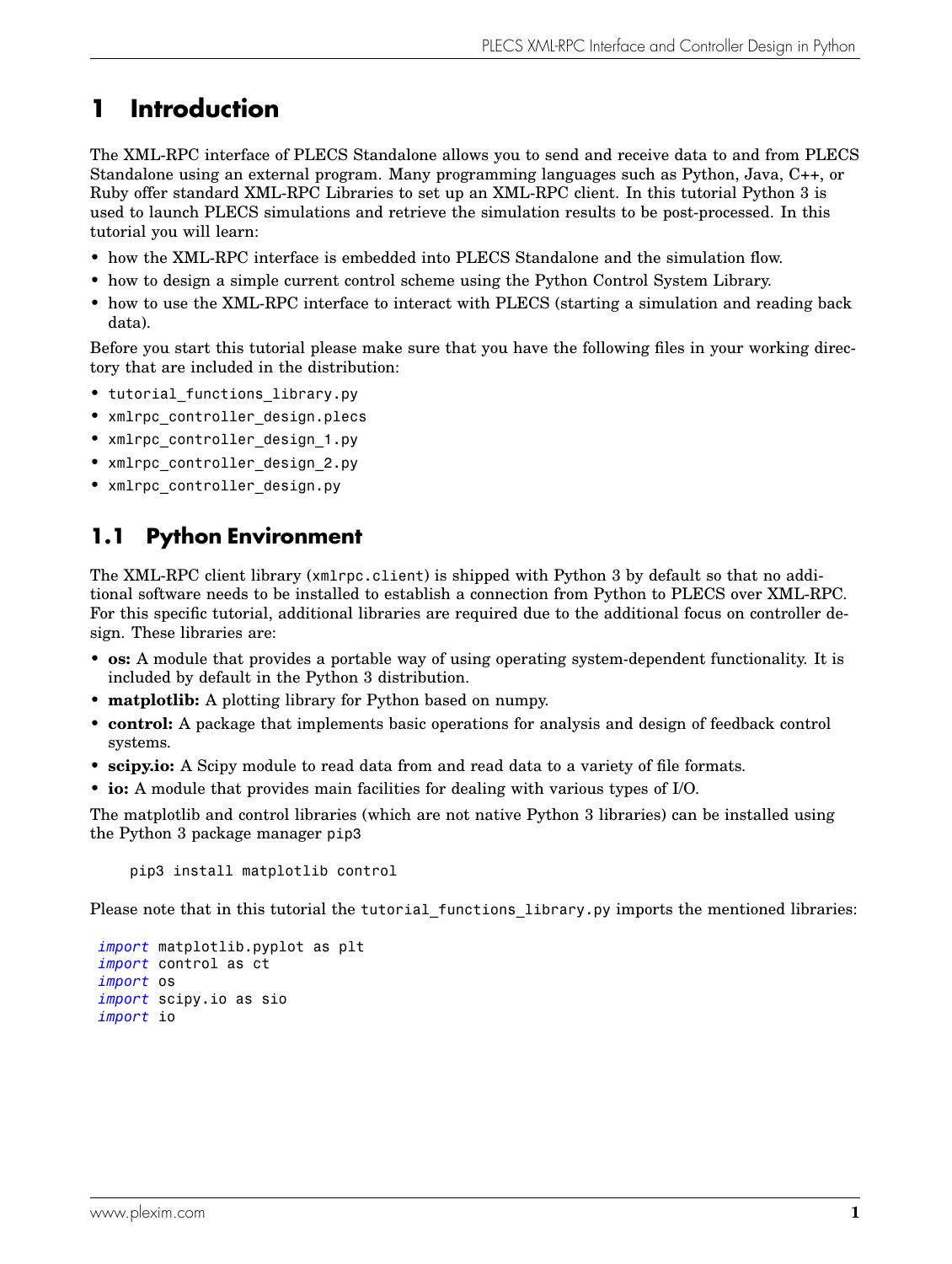## <span id="page-2-1"></span>**1.2 PLECS XML-RPC Interface**

PLECS has an built-in XML-RPC server that listens for simulation commands from clients on a specific XML-RPC port. The complete set of available XML-RPC commands is listed in the PLECS user manual.

The main command to start a PLECS simulation with a specific set of parameters is:

plecs.simulate('*mdlName*',*optStruct*)

The optional argument *optStruct* allows to override the parameters defined in the PLECS model. It contains the field *ModelVars* which again contains the individual simulation parameters. Values can be numerical scalars, vectors, matrices or 3d arrays, or strings. Additionally, an optional field *SolverOpts* can be passed to a simulation if the solver parameters should also be adapted (not implemented in this tutorial). Overriding model parameters using the *optStruct* allows to run several simulations in a row with different parameters without having to modify the model file.

Overriding parameter values means that the model initialization commands are executed first, then the parameters specified inside the *optStruct* are applied, and at the end the component parameters are evaluated.

### Example

The following Fig. [1](#page-2-0) gives a simple example of the simulation flow:

<span id="page-2-0"></span>

**Figure 1: Overview of the PLECS Standalone XML-RPC interface with a simple example of setting parameter values and reading back simulation results**

- **1** In a Python script the struct ModelVars is defined with a parameter x and a value of 5.
- **2** Using the XML-RPC command simulate starts a PLECS simulation of the specified model and transmits the specified parameters in the ModelVars struct to PLECS.
- **3** The PLECS simulation starts by evaluating the initialization commands of the model where variables x and y are defined.
- **4** Then the ModelVars struct is evaluated and the value of 1 assigned to variable x is overwritten by the value 5, as is defined in the external Python script. The value of y is not modified.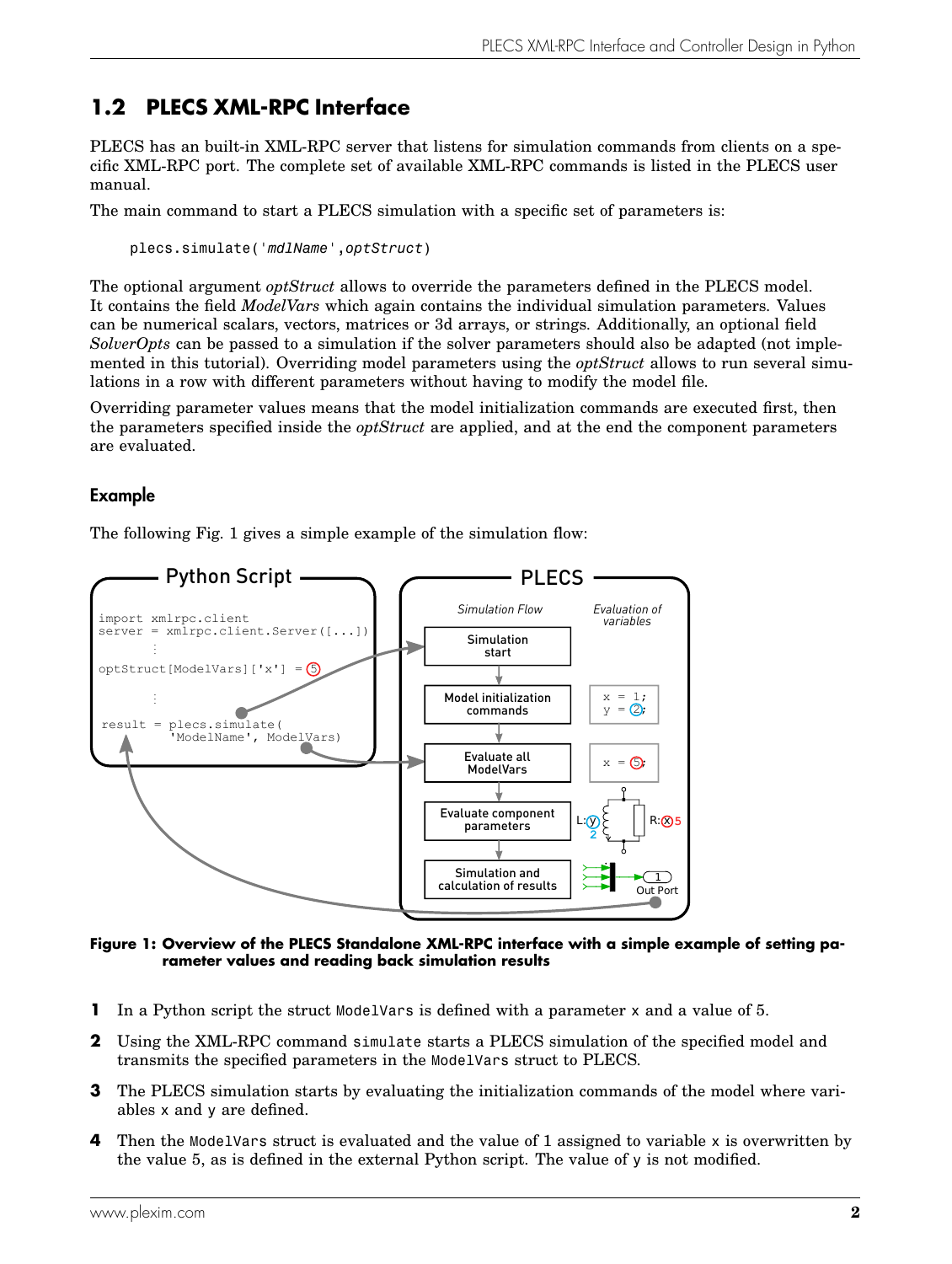- **5** Next, all circuit parameters are evaluated. The inductance takes the value 2 H and the resistance the value  $5 \Omega$ .
- **6** Finally, a simulation is executed. After the simulation has finished, all the data that was passed to the Out Port is transmitted back to the Python script over XML-RPC. This simulation data is then available in the return value result.

This example shows how parameters in a PLECS simulation are defined over XML-RPC. This tutorial uses the same concepts, but different variable names and values.

### Setting up the XML-RPC interface

**Your Task:** Load modules and setup the XML-RPC connection.

- **1** First, we need to create a new Python script in our editor or IDE of choice. Then, we include the following code to import modules and functions we will use in the tutorial:
	- 1 *from* tutorial\_functions\_library *import* \*
- **2** We need to launch PLECS before executing the Python script. To enable the built-in XML-RPC interface of PLECS, go to the **General** tab of the **PLECS Preferences** window. Click the **Enable** checkbox of the **XML-RPC interface** option to enable the XML-RPC interface on the standard port 1080. If the port 1080 is already taken by another application the port number needs to be changed to another value. In order to start the XML-RPC Server PLECS needs to be restarted.

Keep in mind that XML-RPC connections to PLECS are only allowed from clients running on the same machine as PLECS, i.e. the Python script and the PLECS simulation have to run on the same machine. Therefore, the XML-RPC connection should always be initiated using localhost in the server URL.

**3** Import the XML-RPC module and start the client server connection with PLECS.

```
2 import xmlrpc.client
3 server = xmlrpc.client.Server("http://localhost:1080/RPC2")
```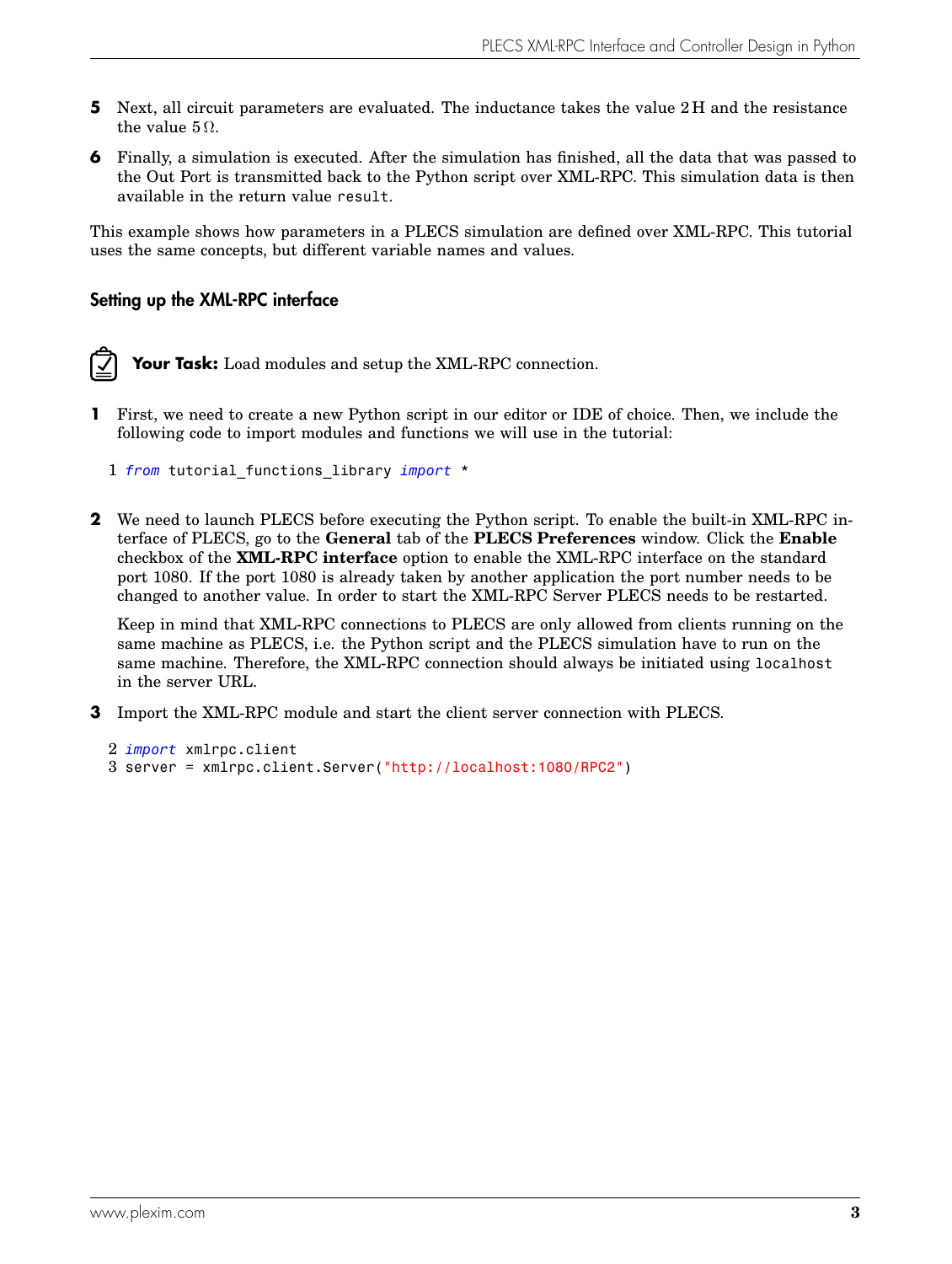# **2 Current Control Design with Python Control System Library**

The technical content of this tutorial will follow the analysis shown in [\[1\]](#page-10-0). The analysis shows the modeling of a grid-connected 3-phase voltage source inverter through an RL filter. The system is depicted in Fig. [2.](#page-4-0) Once the modeling is performed a current controller in the dq synchronous reference frame is designed. In this tutorial, we will use the design guidelines provide in [\[1\]](#page-10-0) and the Python Control System Library to design the current controller and obtain the expected dynamic responses of the system for a given set of parameters.

<span id="page-4-0"></span>

#### **Figure 2: Modeled system of a grid-connected 3-phase voltage source inverter through an RL filter (Fig. 6 in [\[1\]](#page-10-0))**

For this tutorial the PLECS model with the implementation of the system shown in Fig. [2](#page-4-0) is provided in the file xmlrpc controller design.plecs. In  $[1]$ , an analysis for the control design of the DC voltage regulator is also carried out, however, this is out of the scope of the tutorial. In order to simplify the PLECS model, the DC link capacitance and DC load have been substituted by a DC voltage source.

**Your Task:** Your task is to use the Python Control System Library to calculate the transfer functions (TFs) that model the dynamics of the system, and obtain the expected frequency and transient responses. For the system modeling and controller design we will follow the guidelines shown in [\[1\]](#page-10-0).

**1** The parameters used in the system need to be defined. For this you can use our user-defined function SystemParameters() where we have already defined all the parameters needed:

```
4 Param = SystemParameters()
```
You can change the values by modifying the SystemParameters() function in tutorial\_functions\_library.py file. This function returns a dictionary that contains the following parameters values:

 $\blacktriangledown$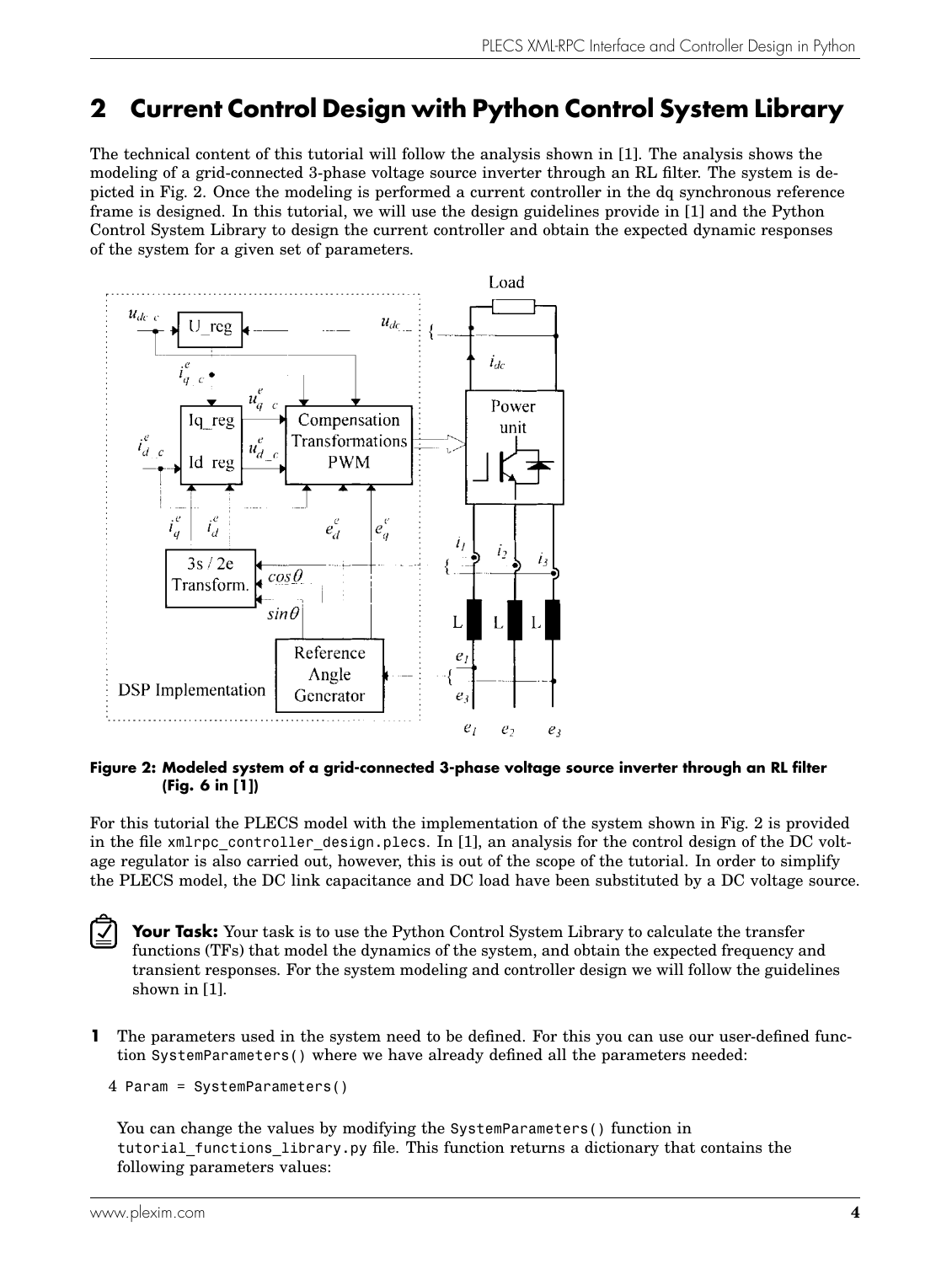

**Figure 3: Main schematic of the PLECS model of a grid-connected 3 phase voltage source inverter through a RL filter**

- $T_s = 5e-5$  is the switching period.
- $T_{ei} = 1.5 \cdot T_s$  is the approximated time constant of the grouped TFs of the Sample and Hold and PWM modulator.
- $T_{\text{rl}} = L/R$  is the plant time constant. The plant in this system is the RL grid filter.
- $K_{\rm rl} = 1/R$  is the plant gain.
- $K_{\text{PWM}} = 1$  is the PWM modulator gain. √
- $\bullet$   $D =$  $2/2$  is the damping factor of the closed-loop transfer function.
- $K_i = T_{rl}/(4D^2 \cdot T_{ei} \cdot K_{\text{PWM}} \cdot K_{rl})$  is the PI proportional gain.
- $T_i$  is the PI integral constant.

As [\[1\]](#page-10-0) explains, two different values of  $T_i$  can be chosen depending on the design objective.  $T_i = T_{ri}$ is used for optimum current reference tracking, and  $T_i = 10 \cdot T_{ei}$  provides an improved disturbance rejection.

**2** In order to obtain dynamic performance of the designed closed-loop current control, you need to calculate the transfer functions of the system. Create a transfer function variable  $(s)$  to ease the definition of the transfer functions. You can use the following code:

 $5 s = ct.tf('s')$ 

**3** You can now define the transfer functions of the Sample and Hold and PWM delays, and RL filter. As shown in [\[1\]](#page-10-0), the delays are the smallest time constant of the system. For simplification, they can be grouped together and we can use a first order approximation with an equivalent time constant  $T_{ei}$ . The RL filter transfer function can be calculated as  $Plant\_TF(s) = \frac{i_L(s)}{v_L(s)} = \frac{1}{L*s+R}$  $\frac{K_{\text{rl}}}{T_{\text{rl}} \cdot s+1}$ . For these calculations you can use the following code:

```
6 Delays TF = 1/(1+s*Param['Tei'])7 Plant TF = Param['Krl']/(1+s*Param['Trl'])
```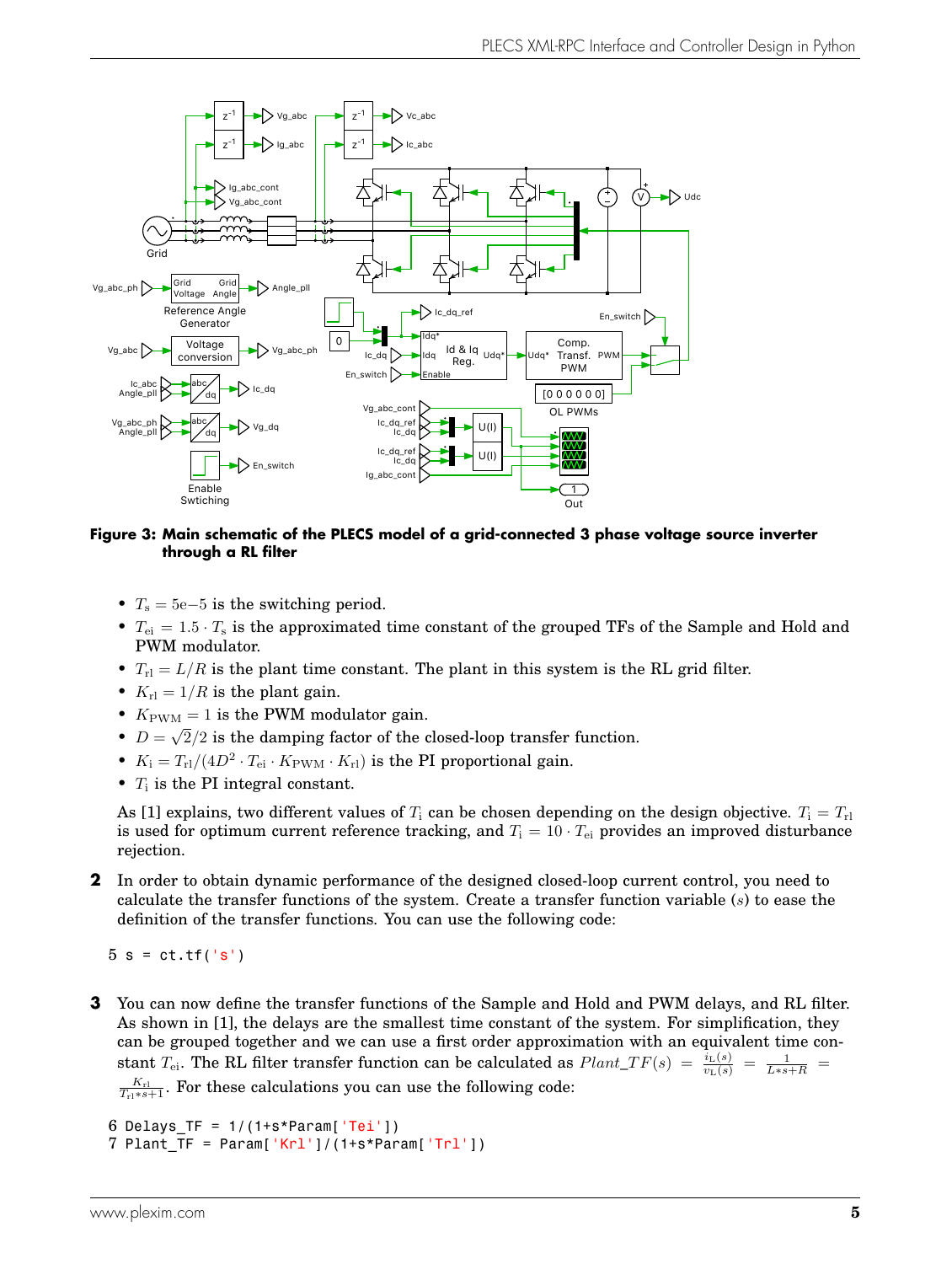- **4** We will analyze the dynamics of the system with both variants of the PI regulators, the one designed for optimal current reference tracking, and the one for improved disturbance rejection. This means that we will need to calculate two different sets of the three TFs: closed-loop TF  $H_{ci}(s)$  =  $i_c(s)/i_c^*(s)$ , open-loop TF  $H_{oi}(s) = i_c(s)/i_c^*(s)$ , and disturbance rejection TF  $H_{\rm di} = i_c(s)/v_{\rm g}(s)$ . We have developed a Python function (LoopTFsCalculation PIgains()) that calculates the transfer functions with the PI gains, and transfer functions of loop delays and plant, as inputs. The function returns a dictionary with the entries "PI", "Hoi", "Hoi", "Hdi", "Plant", and "Delays", and the associated transfer functions calculated. You can use the following code:
	- 8 TFs = LoopTFsCalculation\_PIgains(Param['Ki'], Param['Ti'], Plant\_TF, Delays\_TF)
- **5** As explained in [\[1\]](#page-10-0), you can also calculate a 1st-order approximation of the closed-loop transfer function, given by the equation  $H_{\text{ci}}(s) \approx \frac{1}{s \cdot T_{\text{et}} + 1}$ , with  $T_{\text{et}} = 2 \cdot T_{\text{ei}}$ . The following code lets you do that:

 $9$  Param['Tet'] =  $2*$ Param['Tei'] 10 TFs['Hci'].append(1/(1+s\*Param['Tet']))

**6** Now that the transfer functions of the system have been calculated, we can obtain the frequency responses of the closed-loop current control. For this purpose we can use the function bode() included in the Control System Library. We have developed a Python function, PlotFreqResponses(), that creates a plot with the step responses of the transfer function provided. The function also requires the title of the figure as a string, and a list of strings containing the names to be displayed in the legend. You can use the following code for this purpose:

```
11 FigNameFreq1 = 'Fig: Frequency response of closed-loop current control transfer functions'
12 LegendFreq1 = ['Hci Optimum tracking','Hci Improved rejection','Hci 1st order approx.']
13 PlotFreqResponses(TFs['Hci'],FigNameFreq1,LegendFreq1)
14 FigNameFreq2 = 'Fig: Frequency response of disturbance rejection transfer functions'
15 LegendFreq2 = ['Hdi Optimum tracking','Hdi Improved rejection']
```

```
16 PlotFreqResponses(TFs['Hdi'],FigNameFreq2,LegendFreq2)
```
The frequency responses are shown in Fig. [4.](#page-7-0) It can be seen that both systems achieve a similar current regulation bandwidth of approximately 1000 Hz (for a switching frequency of 20 kHz), while the system with the PI tuned for improved disturbance rejection will have larger overshoots. However, this poorer current tracking capability is compensated by a significantly better disturbance rejection capability. We can expect that the current regulator tuned for improved disturbance rejection is able to clear the voltage perturbations 8 times faster than the current regulator tuned for optimum tracking.

**7** Continuing the analysis, from the transfer functions we can also obtain the system transient response to a change in the current reference of the controller, or the grid voltage. For this purpose we can use the function step response() included in the control library. Similarly, as in the previous exercise, we have developed a Python function, PlotStepResponses(), that creates a plot with the step responses of the transfer function provided. The function also requires the title of the figure as a string, a list of strings containing the names to be displayed in the legend, and a list with the first value being the time at which the step occurs, and the second value being the magnitude of the input step change. Additionally, the function returns the data used for the plots in a list. We will need this data to later compare this results with the PLECS simulation results. You can use the following code for this purpose:

```
17 TitleStep1 = 'Fig: Step response of closed-loop current control transfer functions'
18 LegendStep1 = ['Hci Optimum tracking','Hci Improved rejection','Hci 1st order approx.']
19 XYLabels1 = \lceil'time (s)', 'Inductor Current (A)']
20 StepData Hci = PlotStepResponses(TFs['Hci'],TitleStep1,LegendStep1,XYLabels1, ...
21 [Param['t stepRef'],Param['Istep']])
```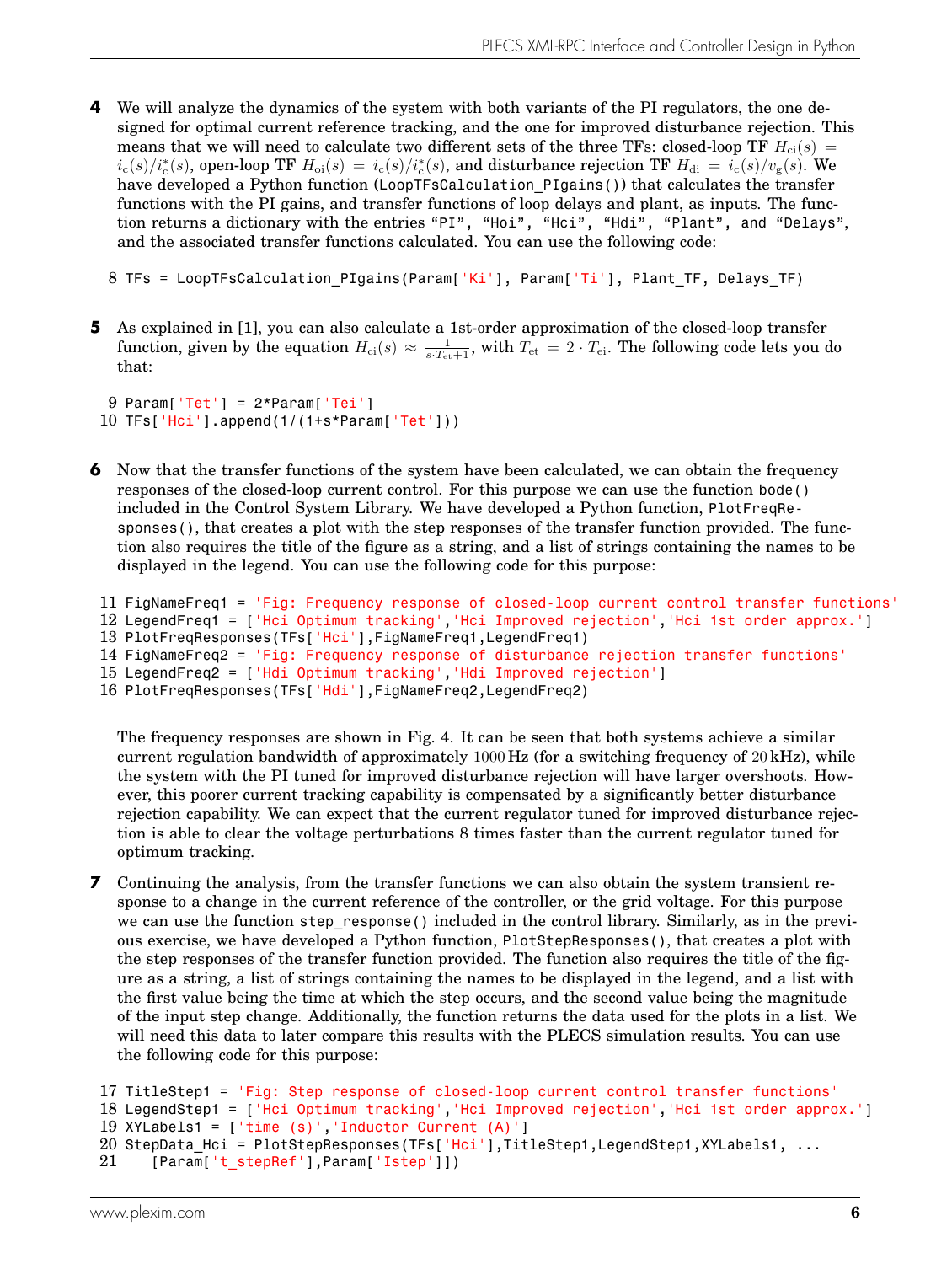<span id="page-7-0"></span>

Figure 4: Frequency responses comparison of closed-loop  $H_{ci}(s)$  and  $H_{di}(s)$  for the different current **controller designs**

```
22 TitleStep2 = 'Fig: Step response of disturbance rejection transfer functions'
23 LegendStep2 = ['Hdi Optimum tracking','Hdi Improved rejection']
24 XYLabels2 = ['time (s)', 'Inductor Current (A)']25 StepData Hdi = PlotStepResponses(TFs['Hdi'],TitleStep2,LegendStep2,XYLabels2,[0,1])
```
The expected step responses of the designed current controllers are shown in Fig. [5.](#page-7-1) We can more clearly see here that while the the PI regulator optimized for disturbance rejection has the poorer current tracking performance, it provides significant improvement over the other design in mitigating disturbances.

<span id="page-7-1"></span>

Figure 5: Step responses comparison of closed-loop  $H_{ci}(s)$  and  $H_{di}(s)$  for the different current controller **designs**

Æ At this stage your code should be the same as in the Python file xmlrpc\_controller\_design\_1.py.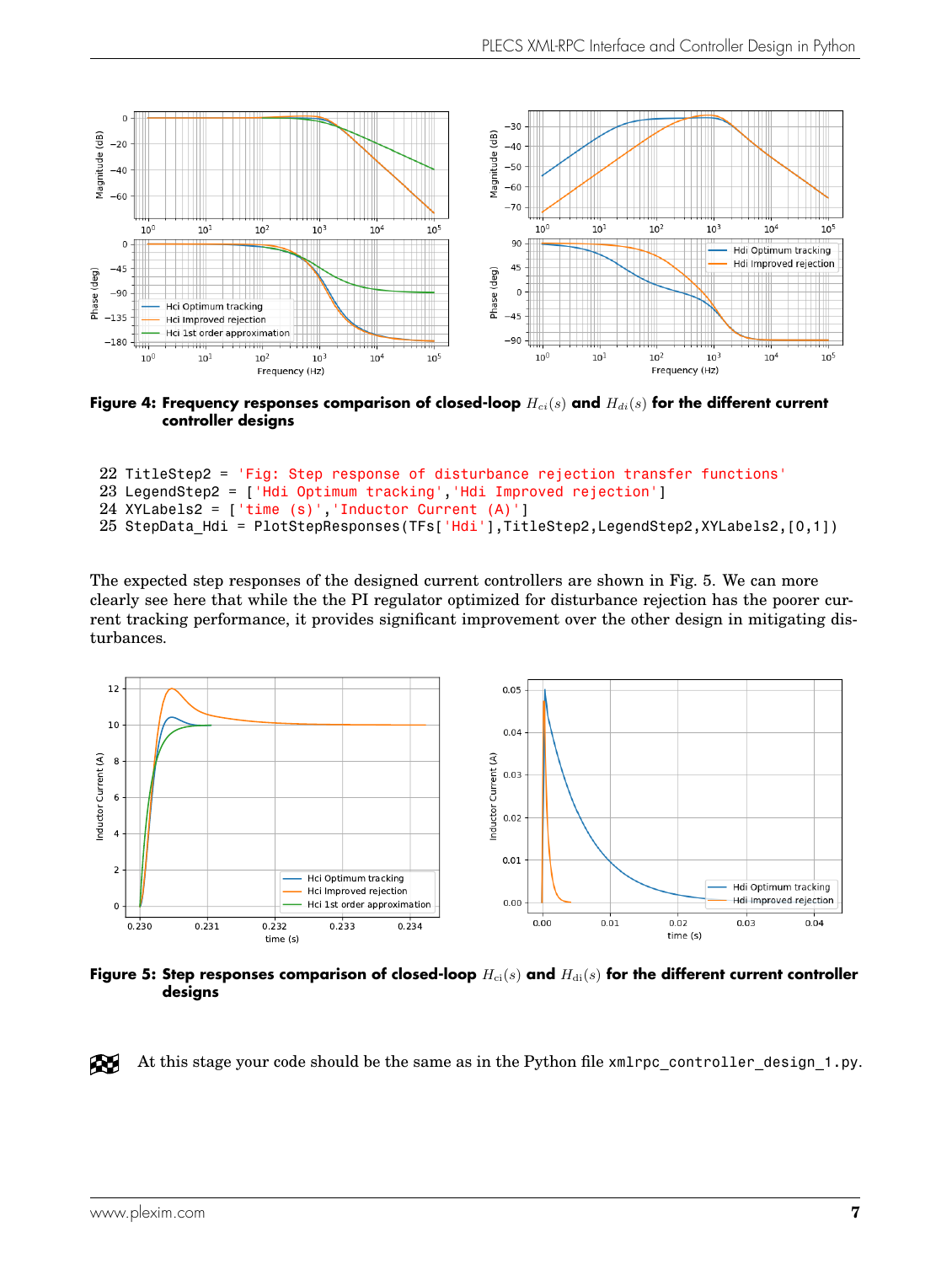## **3 Launching a PLECS Simulation and Retrieving Data in Python**

In this section we will show how to launch the simulation of the PLECS model of the system, and retrieve the simulation data for post-processing.

Your Task: Your task consists of loading the PLECS model to be simulated, defining the simulation parameters to be used, simulating the PLECS model, and closing the PLECS model.

**1** Once the XML-RPC server has been started and the connection is established, we can load the PLECS model we will simulate. If you have the current working Python script and the PLECS model in the same folder, we can use the os module for this purpose. The function we need to use to obtain the current working directory are the path.abspath() and getcwd(). Then, we can build the PLECS file path with the current working directory and the file name:

```
26 full path = os.path.abspath(os.getcwd())27 file name = 'xmlrpc controller design
28 server.plecs.load(full path+'/'+file name)
```
**2** Before launching the simulation, we need to define the simulation parameters we will use. We have designed two different PI regulators, with different  $T_i$  gains. Therefore, in order to simulate both regulators, we will use the same PLECS model, but we will pass to the simulation different values for  $T_{\rm i}$ . You can use our <code>Python</code> function <code>LoadSimParameters</code> ( ) to create the struct variable with the model parameters ("Param"). These are the same values previously defined and used for the theoretical analysis. The function returns a dictionary, with the variable structure defined in Section [1.2](#page-2-1) to be used in the XML-RPC simulation commands:

```
29 opts = LoadSimParameters(Param)
```
<span id="page-8-0"></span>

#### **Figure 6: Top level schematic of simulated model containing an outport for accessing the data in Python**

**3** If any outports exist on the top level schematic of the simulated model, the simulation command returns a struct consisting of two fields, "Time" and "Values". "Time" is a vector that contains the simulation time values, in seconds, for each simulation step. The rows of the array "Values" consist of the signal value magnitudes seen at the outports. The order of the signals is determined by the port numbers. As you can see if Fig. [6,](#page-8-0) the Signal Outport block in the PLECS model contains the signals for the current control reference in the d-axis, and the measured d-axis current. We need to define variables where we will store the simulation results for both the signals and time information. We can use the following code for that:

```
30 Time = []
31 Ic d ref sim = []32 Ic_d_sim = []
```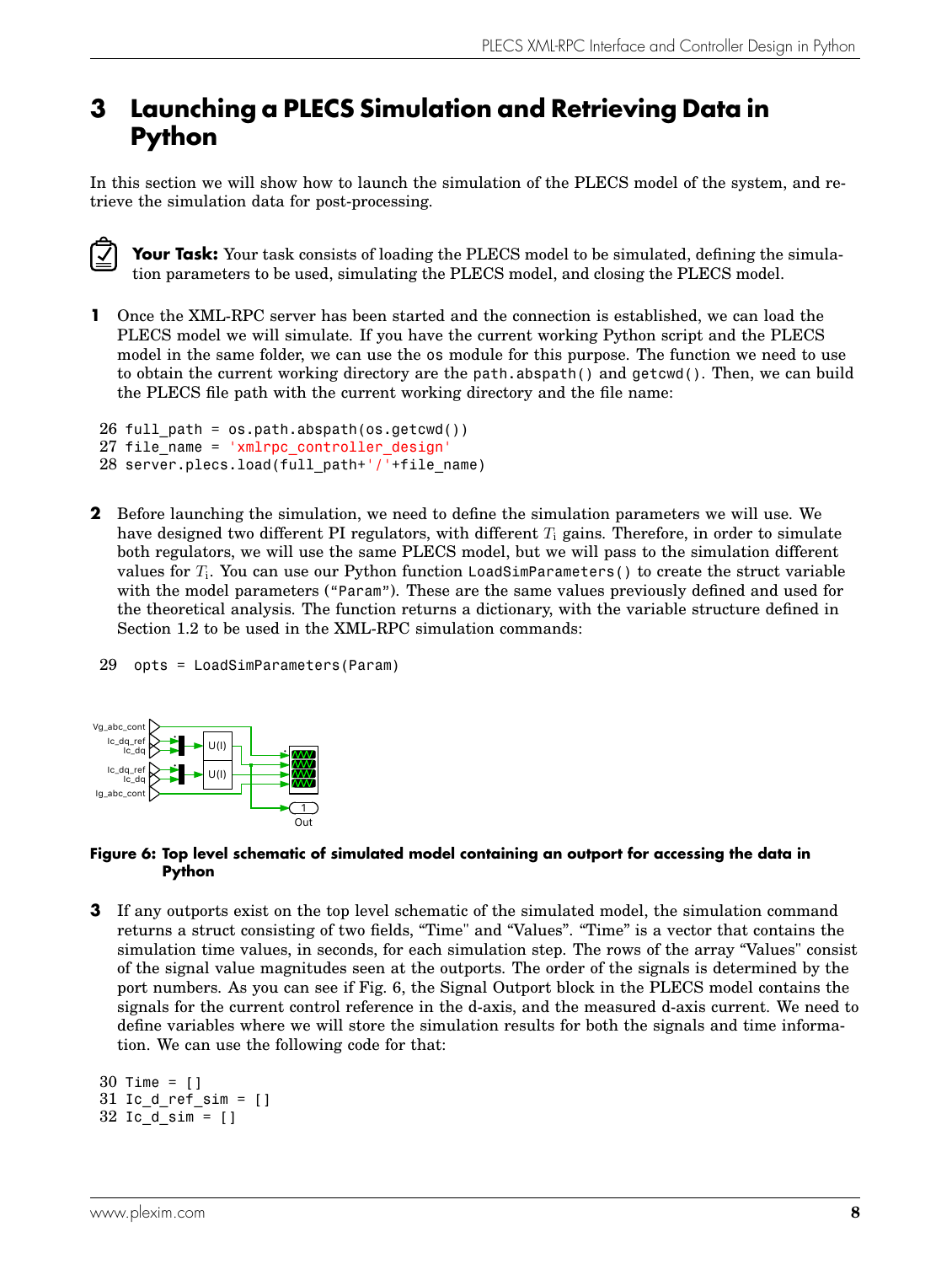**4** The simulation can be launched with the command Data = server.plecs.simulate('*mdlName*', *optStruct*). We need to repeat this process twice, where we will pass to the PLECS model a different *optStruct* that contains the different values of  $T_i$  we have previously calculated. In this command *mdlName* is the name of the model to be simulated, *optStruct* is the variable struct containing the model parameters, and the format type of the simulation data. 'MatFile' data format is used because the process for the data transmission is faster. Data\_sim1 Data\_sim2 store the PLECS simulation results in a dictionary. Your code should look like the following:

```
33 opts['ModelVars']['Ti'] = Param['Ti'][0]
34 opts['OutputFormat'] = 'MatFile'
35 Data_raw = server.plecs.simulate(file_name, opts).data
36 Data sim1 = sio.loadmat(io.BytesIO(Data raw))
37 Time.append( Data_sim1['Time'][0] )
38 Ic d ref sim.append( Data sim1['Values'][0] )
39 Ic d sim.append( Data sim1['Values'][1] )
40 opts['ModelVars']['Ti'] = Param['Ti'][1]
41 Data raw = server.plecs.simulate(file name, opts).data
42 Data sim2 = sio.loadmat(io.BytesIO(Data_raw))
43 Time.append( Data_sim2['Time'][0] )
44 Ic d ref sim.append( Data sim2['Values'][0] )
45 Ic<sup>d</sup>sim.append( Data_sim2['Values'][1] )
```
**5** We have now obtained the simulation results, so we can use the following command to close the simulated model: server.plecs.close('*mdlName*'), where *mdlName* is the name of the model that you want to close. In this script the name is stored in the variable file\_name:

```
46 server.plecs.close(file_name)
```
At this stage your code should be the same as in the Python file xmlrpc controller design 2.py.



ÆU

Your Task: Now that the simulated results have been obtained, you can compare the PLECS simulation results with the theoretical responses previously obtained, in order to assess how accurate the system modeling and controller design has been.

**1** In order to compare the theoretical transient response and the simulated one you can use our function PlotSimResults(), which requires a list of [X,Y] pair values containing the data to be plotted. Additionally, you need to provide the figure title as a string, a list of strings containing the names to be displayed in the legend, and a list of strings containing the labels of the x and y axes. The function returns the figure handle.

Now we are ready to obtain the plots comparing the theoretical and simulated step responses for the designed PI current regulators:

```
47 Plot_XY_Pairs = [[Time[0],Ic_d_ref_sim[0]],[Time[0],Ic_d_sim[0]],StepData_Hci[0]]
48 TitleResults = 'Fig: Theoretical responses Vs Simulated model, PI reg. 1'
49 LegendResults = ['Reference','Simulated','Theoretical']
50 LabelResults = [<sup>\cdot</sup>time (s)\cdot, \cdotId (A)\cdot]
51 plt1 = PlotSimResults(Plot_XY_Pairs,TitleResults,LegendResults,LabelResults,Param)
52 Plot_XY_Pairs = [[Time[1],Ic_d_ref_sim[1]],[Time[1],Ic_d_sim[1]],StepData_Hci[1]]
53 TitleResults = 'Fig: Theoretical responses Vs Simulated model, PI reg. 2'
54 LegendResults = ['Reference','Simulated','Theoretical']
55 LabelResults = ['time (s)', 'Id (A)']56 plt2 =PlotSimResults(Plot_XY_Pairs,TitleResults,LegendResults,LabelResults,Param)
57 plt2.show()
```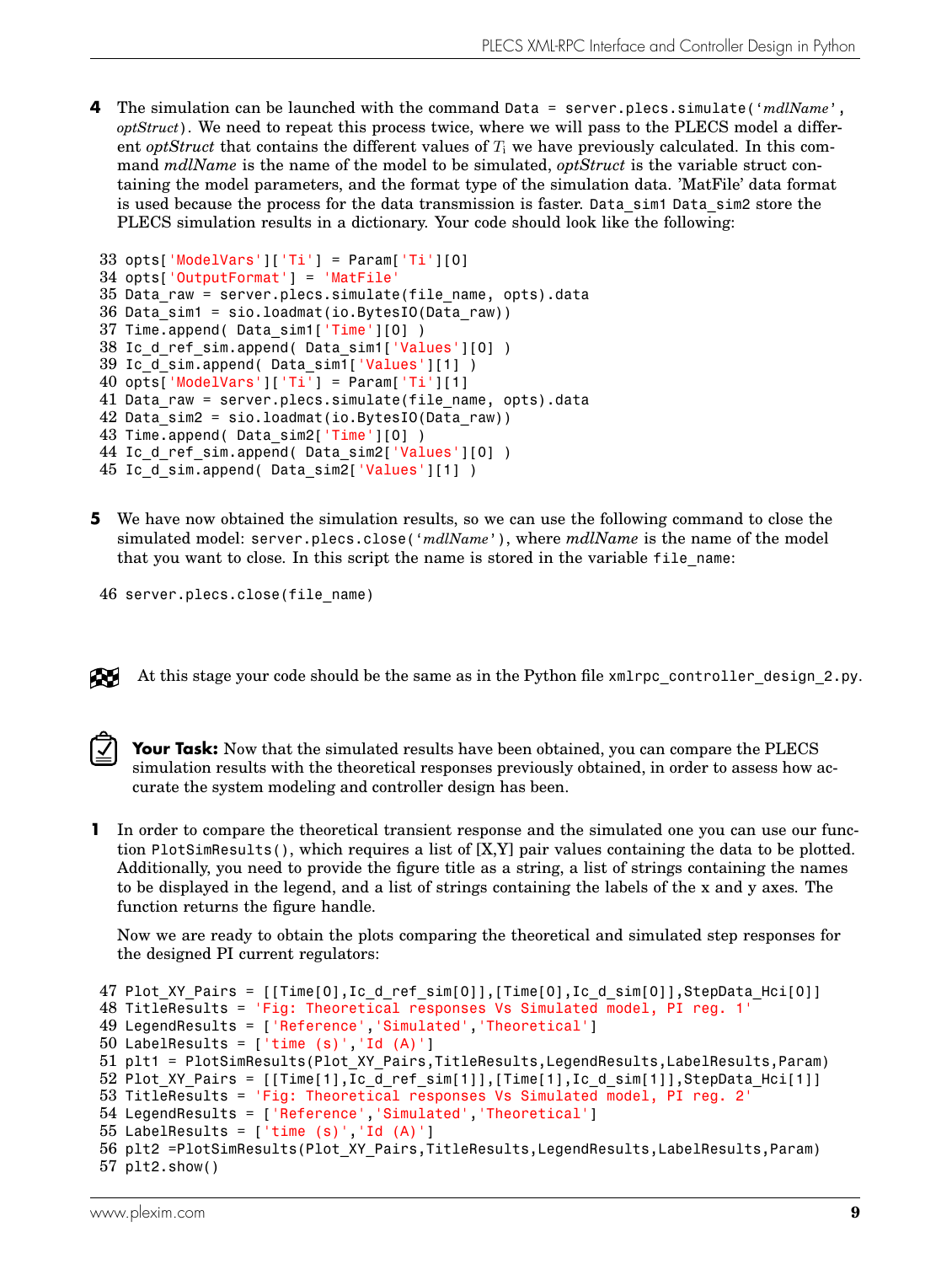<span id="page-10-1"></span>

The obtained figures with the responses comparison are shown in Fig. [7.](#page-10-1)

**Figure 7: Transient response comparison to a 10 A current reference step for both designed current regulators. On the left side is the PI regulator design for optimum current tracking, and on the right side is the PI regulator designed for improved disturbance rejection**



## **References**

<span id="page-10-0"></span>[1] Blasko, V., & Kaura, V., "A new mathematical model and control of a three-phase AC-DC voltage source converter," *IEEE Transactions on Power Electronics*, Jan. 1997, pp. 116–123.